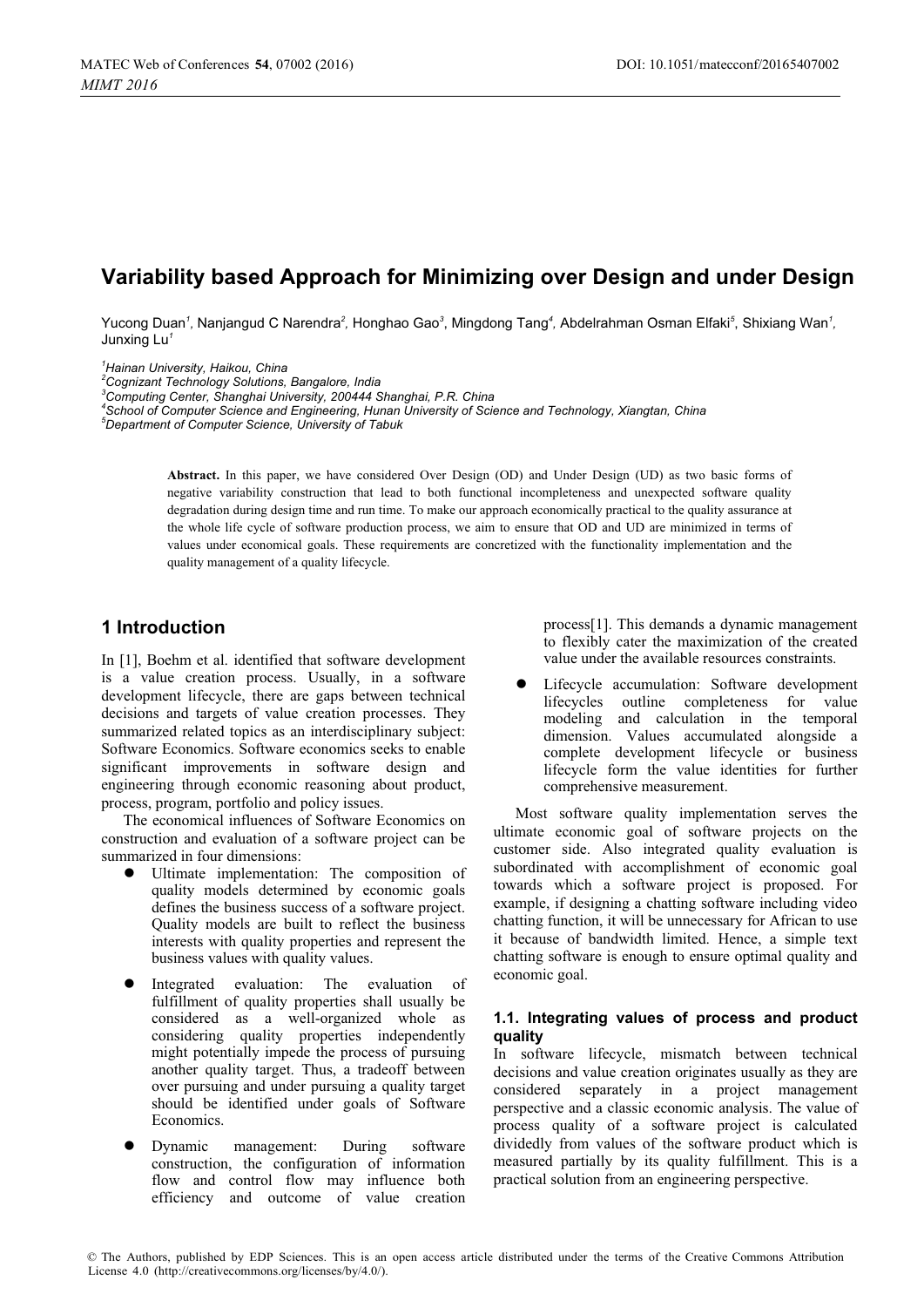To proceed towards harvesting the full benefit proposed in software economics, we need to consider the interrelationship among technical decisions and value creations. For example, a design decision leading to well managed late binding[2] can potentially contribute to a project with improvement on both quality properties and business values. These include higher scalability of deployment, enhanced flexibility for extension, and reduced cost for composition according to E-Service contract[3] during service composition[4] through E-Service value brokers [5]. More comprehensive solutions can be designed to integrate values of both process and product quality after exposing association between technical decision and value creation.

### **1.2. Variability modeling**

In the past several years great achievement have been made in the area of design and implementation of quality driven or quality aware [6] for both specific software products and software product families [7]. Prominent success has been attained in practice of software product line and feature modeling [7] , MDA [6]. In such systems, a focus has been given to variability modeling that considers various superficial quality issues presented as features. In this paper, we detail the variability modeling of design variation from stage to the whole process to reveal the implementation of the economical business goal in terms of quality properties connected to technical decisions. This involves identification of quality properties related to technical implementation and leverage evaluation from stages based on temporary quality properties to the entire life cycle following process based quality model reflecting economical goal of a software project.

In a waterfall development process, a quality model is assumed to exist completely at the end of requirement specification. However, in the reality this experience does not fit for iteration based process models such as RUP or agile in which the software may suffer from constant modification. To cope with these kinds of situations and improve software quality implementation, there is a need to consider quality model evolution and identify variability management.

We propose an approach called "Problem-Quality-Constraint" (PQC), as a solution strategy for quality driven/aware software modeling. PQC is a constraint based modeling solution to manage variability towards satisfying the requirement of quality model that bears a process or lifecycle affiliated to the development process. Our approach inculcates stakeholders' assessment, agreement and economic values in quality life cycle.

The rest of the paper is organized as follows: Section 2 analyzes and models scenarios related to quality from the perspective of introduction of information, quality lifecycle and economics. Section 3 presents our strategy "Problem-Quality-Constraint". Section 4 shows an initial case study on a scenario of Over-design and Under-design and experimental results. This is followed by related works in Section 5 and in Section 6 conclusions and future directions.

# **2 Running example**

In this section, we describe the ideal design, actual design, over design and under design in detail by an example of a bank in system.

As per Figure 1, we have demonstrated a banking system to illustrate variability based approach. The whole product process is divided into three processes including basic process, middle process and final process. Empirically, x-axis is identified as product process of development. We have confirmed an ideal line, in which seven targets belong to three processes representing different parts of system implementation. Two different colored lines (the orange line and purple line) separately shows two designs that are away from the ideal line. The parameter "cost" is chosen to calculate the deviation between actual and ideal lines, which is reflected in y-axis. In order to measure the cost of each process better, we assume that some numerical values represent the different levels of each target. Besides, there are two dotted lines on both sides of ideal line, and the variability space comes into being between them.

ID: means Ideal Design

AD: means Actual Design

ND: means Negative Design

VUB: means Variable upper bound

VLB: means Variable lower bound

SPL: means Software Product Line

**Table I.** The value of all targets

| Factor<br>SP | Security | Stability | distributio<br>Authority | capability<br>Emergency | time<br>Response | $\rightarrow$<br>Throughpu | ㅂ<br>Satisfactio |
|--------------|----------|-----------|--------------------------|-------------------------|------------------|----------------------------|------------------|
| ID           | 10       |           | 8                        | 9                       | 10               | 10.5                       | 9.5              |
| AD           | 10       | 10.5      | 9                        | 8                       | 11               | 10                         | 10               |
| ND           | 10       | 13        | 5                        |                         | 8                | 11                         | 9                |
| VUB          | 11.5     | 12.5      | 9.5                      | 10.5                    | 11.5             | 12                         | 11               |
| VLB          | 8.5      | 9.5       | 6.5                      | 7.5                     | 8.5              | 9                          | 8                |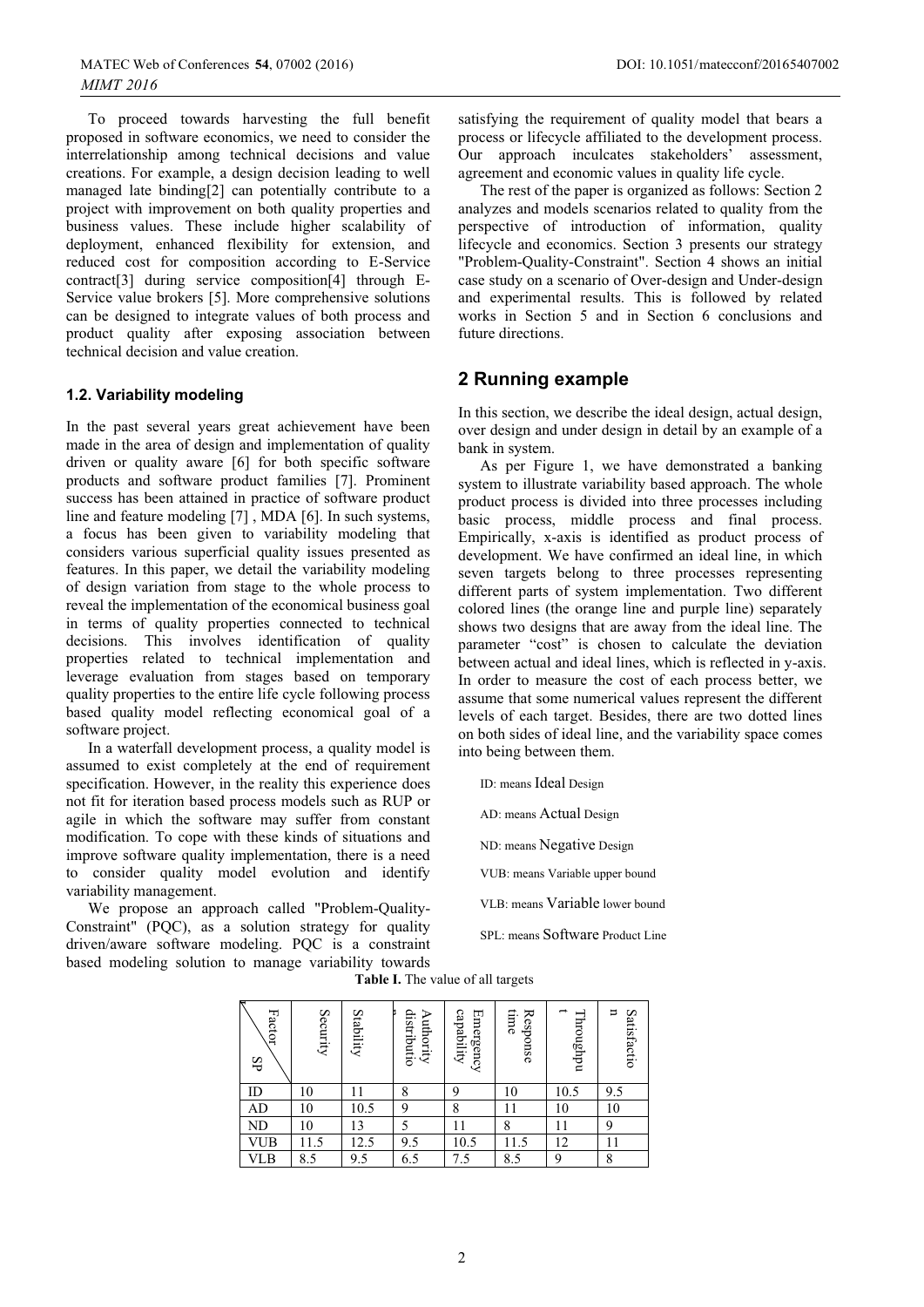



Hence, the quality  $S_{PR-QU}$  of a software process line can be formulated as:

$$
S_{PR-QU} = \sqrt{\frac{\sum_{i=1}^{n} (C_i - C_{ID})^2}{n}}.
$$
 (1)

Where:

- $\bullet$ *Ci*: actual cost of the target
- $\bullet$ *C<sub>ID</sub>*: ideal cost of the target
- $\bullet$ *n*: number of all targets

**Table II.** The values of  $S_{PR-OU}$ 

| Target                | Ideal<br>Design | Actual<br>Design | Negative<br>Design | Variable<br>upper<br>bound | Variable<br>lower<br>bound |
|-----------------------|-----------------|------------------|--------------------|----------------------------|----------------------------|
| $\mathcal{P}_{PR-OU}$ |                 | 0.732            | 1.75               |                            |                            |

The numerical value of SPR-QU shows degree of deviation during the software process line. The larger it is, lower the overall product quality, and vice versa. By this quality index SPR-QU, a comprehensive solutions can be designed to maximize both process and product quality

based on association between technical decision and value creation.

## **3 Analysis of fundamental issues**

### **3.1. Criteria of Information Introduction**

In software product lines, it is not easy to set priority among several modeling decisions. But, the use of constraint based approach helps in such cases. The enforcement of creating a priority among difference modeling decisions without concrete proof will bear the risk of Over-design (OD) and Under-design (UD).

Definition 1: [Over Design]. The design introduces unnecessary information for directly promoting the intended goal. This surplus information bears the risk of refraining quality improvement in subsequent stage and may reduce the variability space of subsequent modeling.

Definition 2: [Under Design]. The design lacks some necessary information for the demand. This lost information extends the variability space of software modeling decision, which adds the software product cost.

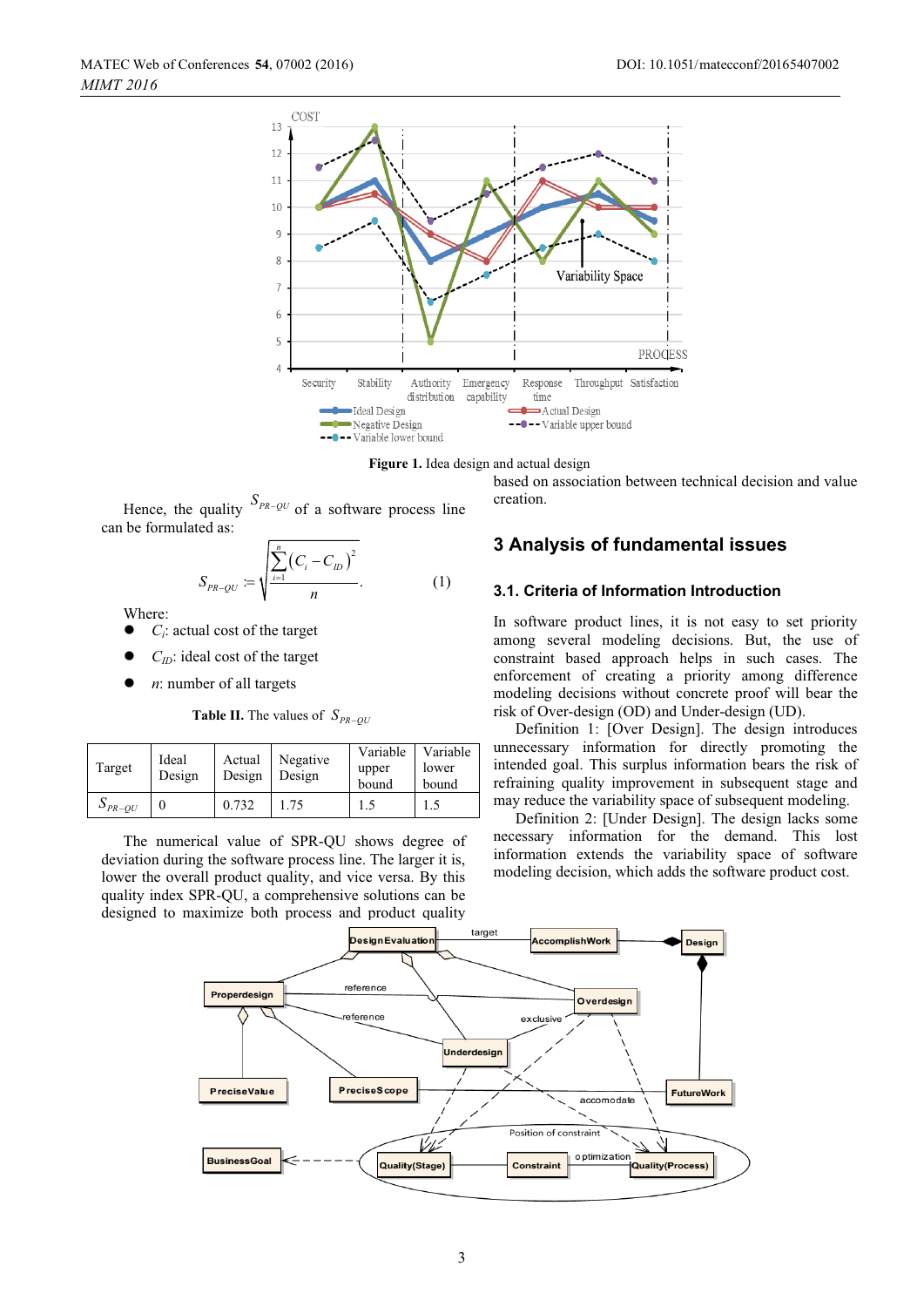#### **Figure 2.** Constraint driven design

Over Design/OD is a form of Negative Information Introduction (NPII) [8]. Considering system design from perspective of dichotomy, the deviation  $(AD)$  in design is the discrepancy between the ideal design (IDD) and the actual design (ACD). It is denoted as:

## $\Delta D = I D D - A C D$

There are two situations associated with  $\Delta D$ :

- If  $\Delta D > 0$ , then  $\Delta D$  belongs to IDD, which implies that  $\Delta D$  is a space of Under-design (UD). i.e., the actual design is quite below the ideal design of system.
- If  $\Delta D > 0$ , then  $\Delta D$  belongs to ACD, which implies that  $\Delta D$  is a space of OD. i.e., the actual design of the system is beyond the expectation of ideal system design.

Then the problem facing a design/implementation is trying to reduce the space of  $\Delta D$  denoted as  $\Delta PD$  which is the combination of space of under and over design as formalized below

Where

 $\bullet$ UD space  $\Delta P_{UD}$  represents the unaccomplished design space that can be filled later on.

 $\Delta P_{\text{p}} = \Delta P_{\text{op}} \cup \Delta P_{\text{up}}.$  (2)

 $\bullet$  $\Delta P_{OD}$  is an OD space.

Figure 2 illustrates the relationships between IDD, OD and UD.

### **3.2. Essence of quality: quality lifecycle**

#### *3.2.1. Hypothesis on quality*

The quality properties considered in this work are assumed to be orthogonal, i.e., they do not affect each other.

#### *3.2.2. Quality lifecycle*

Software Quality is defined mostly in terms of functional, quality attributes/property and resource specifications. The last two specifications are related to the nonfunctional requirement of system. Quality assessment has to be done throughout the software life cycle and considered as quality lifecycle (QL):

- Design stage
- Execution stage
- Maintenance stage
- Economic analysis stage

At each stage (STG) of QL, quality properties (QP) are of interest to various Stakeholders (SK) and are evaluated using various criteria (CR). Table I shows the quality properties QP and associated evaluation criteria CR. An agreement (AG) is usually a compromise after a series of adaptation/change among stakeholders. During a QL, the agreement of a specific quality property may be changed from stage to stage. The agreement on quality properties will be the reference of quality driven modification on the implementation of software system. Figure 2 shows that UD and OD influence both quality of process and quality of final output. In this work, we propose to integrate these as per the principles software economics to bridge the implementation of UD and OD at individual stages. And UD and OD are evaluated according to the quality model of the whole process as presented next.

**Table III.** Software quality criteria

| Quality          | Software Quality Criteria (CR)                                                                          |  |  |  |
|------------------|---------------------------------------------------------------------------------------------------------|--|--|--|
| property (QP)    |                                                                                                         |  |  |  |
| Correctness      | Traceability, consistency, completeness                                                                 |  |  |  |
| Reliability      | Error tolerance, consistency, accuracy,<br>simplicity                                                   |  |  |  |
| Efficiency       | Execution efficiency, storage efficiency                                                                |  |  |  |
| Integrity        | Access control, access audit                                                                            |  |  |  |
| Usability        | Operability, training, communicativeness,<br>input/output volume, input/output rate                     |  |  |  |
| Maintainability  | Consistency, simplicity, conciseness,<br>modularity, self-descriptiveness                               |  |  |  |
| Testability      | Simplicity, modularity, instrumentation, self-<br>descriptiveness                                       |  |  |  |
| Flexibility      | Simplicity, modularity, instrumentation, self-<br>descriptiveness                                       |  |  |  |
| Portability      | Modularity, self-descriptiveness,<br>machine<br>independency, software system independence              |  |  |  |
| Reusability      | Generality, modularity, software system<br>independency, machine independency, self-<br>descriptiveness |  |  |  |
| Interoperability | Modularity, communications commonality,<br>data commonality                                             |  |  |  |

#### *3.2.3. Quality Economics*

In the section II, we create a running example about ideal design and actual designs. From the value analysis perspective and based on the running example, we derive the goal of quality driven design in three steps:

1. Tradeoff for each stage - at the tradeoff point of quality negotiation, stakeholders reach agreement on quality properties of a stage. A general tradeoff point is the state where the sum of the satisfaction of all stakeholders reaches maximum. Thus, the tradeoff point of a quality property among stakeholders in a stage is formulated as:

$$
AG(qp_i)|_{STG} ::= \max\left(\sum_{j=1}^n qp_i \times w_{SK_j}\right).
$$
 (3)

Where:

- $\bullet$  $qp_i \in N$  – the i<sup>th</sup> quality property
- $\bullet$  *w<sub>SK<sub>i</sub>*</sub>: weight given to the j<sup>th</sup> stakeholder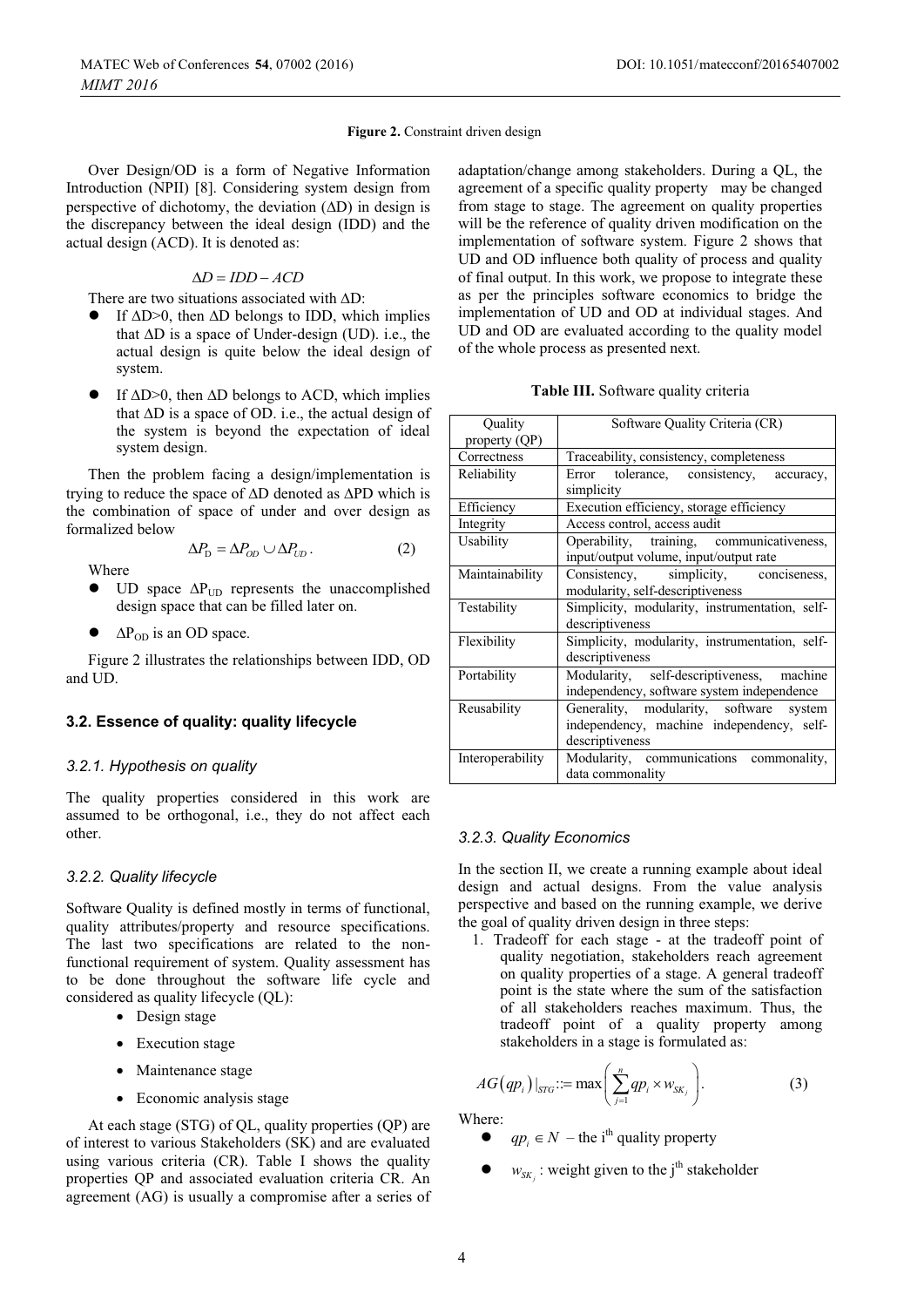To reach the  $AG(qp_i)|_{STG}$ , a change has to be made on the design, implementation or the processing itself. This kind of change is denoted as CG-STG and its variability space is denoted as *CP<sub>CG-STG</sub>*.

2. Tradeoff on evolving stages - Demands on a quality property from a stakeholder may be evolved from stage to stage in a QL, as well as the agreement of quality properties among stakeholders. During a QL, the aim is to maximize overall quality, and this can be formulated as:

$$
AG(qp_i)|_{QL} ::= \max \left( \sum_{k=1}^m \left( \sum_{j=1}^n qp_j \times f_k \left( w_{SK_j} \right) \right) \right)
$$
  
= 
$$
\max \left( \sum_{k=1}^m AG(qp_i) \big|_{STG=k} \right).
$$
 (4)

Where

- $\bullet$  $qp_i \in N$  –a quality property
- $\bullet$  $SK_i \in N$  – a stakeholder
- $\bullet$  $k \in N$  –a stage
- $\bullet$  $w_{SK}$  : weight given to the j<sup>th</sup> stakeholder
- $\bullet$ •  $f_k$  ( ) is the modification function at the  $k^{th}$  stage on the weight given to the  $j<sup>th</sup>$  stakeholder

To reach the  $AG(qp_i)|_{\partial L}$ , a change need to be made in a holistic manner on the distribution of design, implementation or processing decisions as interrelated across stages. This kind of change is denoted as *CG-QL*. The variability space of this kind of change is denoted as *CPCG-QL*.

### *3.2.4. Transformation from short run to long run*

From the problem solution perspective, the optimization action (OA) of design/implementation decision on quality properties is a form of change which belongs to either CPCG-STG or CPCG-QL. CPCG-QL is not a simple sum of individual CPCG-STG:  $\sum (CP_{CG-STG})$ , instead it is expected to be an optimization of  $\sum (CP_{CG-STG})$  based on the global business strategy. From the long run vs. short run point of view [9], the ultimate goal of a design process is maximizing the global business value related to the project (GBV) which can be implemented through adaptation on CPCG-STG towards forming CPCG-QL. This process is denoted as:  $OA(CP_{CG-STG}) \Rightarrow CP_{CG-QL}$ . Existing quality driven approaches have been introduced to handle individual CPCG-STG [26].We would like to expand it from individual CPCG to a whole CPCG-QL.

## **4 Problem-quality-constraint**

Our solution of lifecycle quality assurance assistance for software projects which is called Problem-Quality-Constraint (PQC) is composed of three main components:

#### **4.1 Problem modeling**

The problem model associated to a software project can be modeled using function or process modeling.

- $\bullet$  Functional modeling [7] at an abstract level - Actions in a system construction are expected to contribute positively to fill the gap between project schedule and final ideal system. We model the reference to modeling directions as deviations from the ideal model which bears the maximization of satisfaction of quality of satisfaction of quality requirements. The reference is distinguished as over-design and under-design. Reducing the spaces of over-design and under-design will aid in attaining the satisfaction of quality goals.
- $\bullet$  Process modeling - we model the optimal variability space to make it correspond to stages and lifecycle from the perspective of economic quality. For example, we shall close to ideal design line when designing actual line by the process including technical decision and value creation.

## **4.2 Quality model**

Keeping the intended space of variability is of interest to some stakeholders who work to meet non-functional requirements (NFR) of a system or its design process. These represent a form of quality requirement and denoted as NFRV. In addition to explicitly describe NFRV the most important goal of design is to reduce the variability space of quality lifecycle by reducing the space of under-design and avoiding increment of the space of over-design. We identify this as a quality requirement in the development process by transforming design knowledge/ information from stakeholders to model. It is denoted as: NFRP. A simple quality model (QMS) is adopted following works in [10], which use the aggregation of NFRV and NFRP as precondition to meet system implementation. It is formulated as.

$$
QM_s := NFR_v \cup NFR_p. \tag{5}
$$

In Figure 3, quality stages are modeled as three common targets towards minimizing the quality loss of modeling practice before the accomplishment of a software project:

- $\bullet$  Maximize the scope of known information in the models. The excess in the boundary of proper design will turn into OD practice.
- $\bullet$  Minimize the scope of unknown information in the models. The excess in the boundary of proper design will turn into UD practice.
- $\bullet$  Maintain the intended variability or scopes in models which might be used for satisfying various quality properties.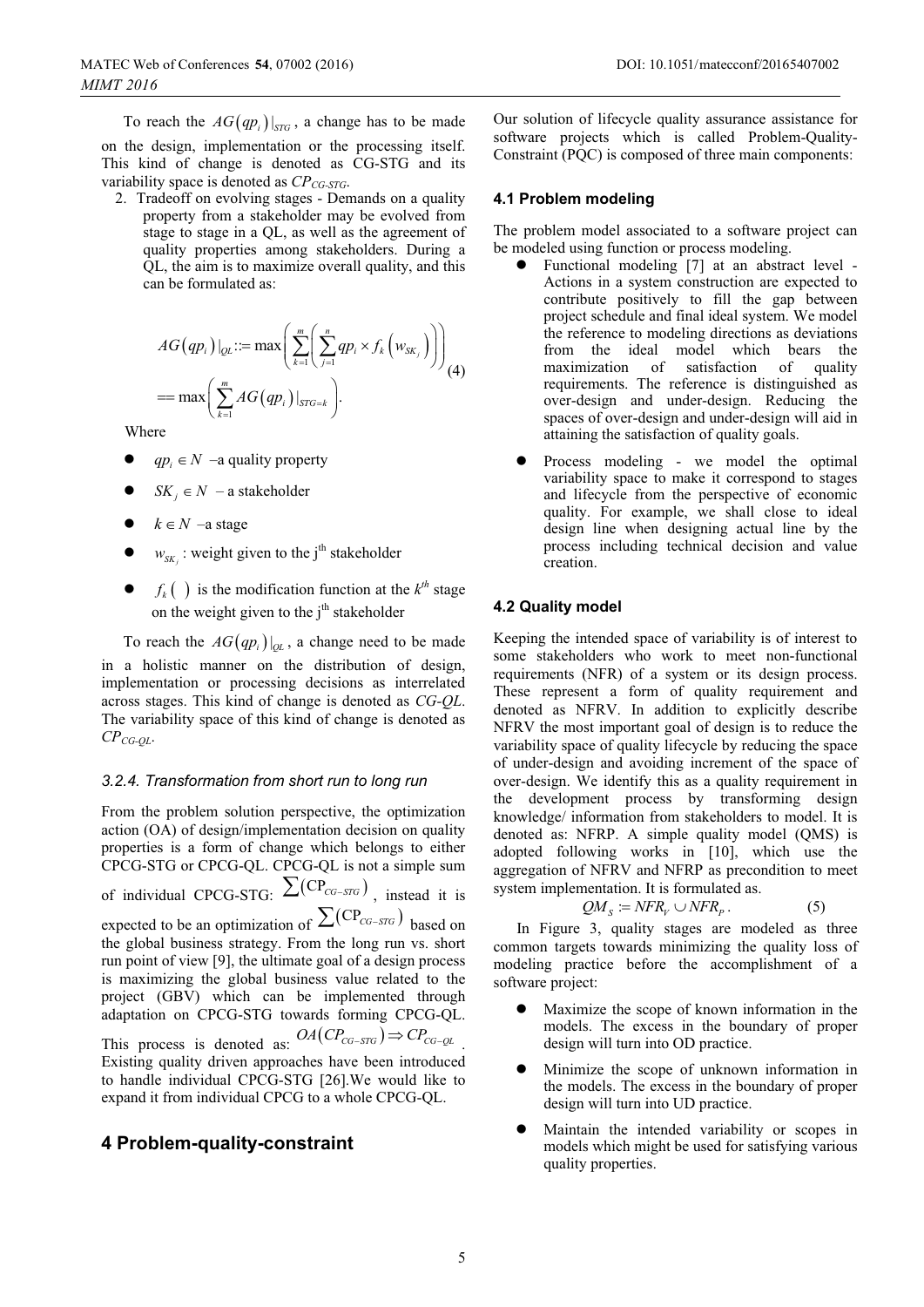

**Figure 3.** Constraint based solution framework

#### **4.3 Constraint Based Solution**

There are various understandings of the concept of constraint for design:

In [11] constraint is defined as the relationship between set of design variables that are related to each other. A relation between independent design variables represents a simple constraint whereas a relation between dependent design variables represents a complex constrain. This can be implemented by using constraint modeling language – OCL in UML. It is defined as expressions typically specifying invariant conditions that must hold for the system being modeled or queries over objects described in a model<sup>1</sup>.

In this work, constraints are defined as expressions of relationships among modeling elements for restricting the unknown space in a constraint space (CRP) to form a product which minimizes the chances of OD and UD. The OD and UD are measured according to an evolutionary quality lifecycle which concretizes the goals of software economics.

From a general sense, relationships among modeling elements can be viewed as implicit form of constraints. For example, among UML relationships [12] - *association*, *aggregation* and *composition*, without a specific project context, *association* accommodates a CRP which contains both *aggregation* and *composition*. Using *association* instead of either *aggregation* or *composition* leaves space for choosing a fitting implementation with desired quality without incurring OD.

Constraint used to construct a variability space or a CRP avoids the drawback of increasing  $\Delta P_{OD}$  with a prudence decision.

CRP accommodate multiple choices which might make a difference in terms of influencing AG(qpi)|STG. However, if the choices have different influences on CPCG-QL, CRP contributes to following two aspects:

- $\bullet$  The package of choices alleviates the risk of increasing  $\Delta P_{OD}$ .
- $\bullet$  Postponing of a choice effectively reduces the risk of increasing  $\Delta P_{OD}$

Technically CRP is the source of many design patterns [5], [13] and can be used to plan quality aware later binding [2]. To assure that CRP contributes positively, the benefit of reducing risk of  $\triangle POD$  shall surpasses the loss of performance such as in later binding. The concrete planning relies on the specific tradeoff among quality properties.

## **5 Case study**

In this section, we share our intermediate results through practicing PQC and experimental value.

#### **5.1. Feature based modeling of e-commerce**

We adapted the feature model of [15] to create Figure 3 in which service is implemented from up to down. There are two types of structures in Figure 3: Static and Dynamic. In Static, all components are static service choices. On the contrast, we propose the new concept of Dynamic structure, which is a sequential services bundle. Obviously, the sum of all cost and value-added includes all selected components cost and value-added in the variability construction.

Variant of "Validation" in design (B) with optional and is OD relative to design (A) with mandatory as validation is required in every E-commerce process.

Variant point of "Translation" in design (B) represented with "alternative" is UD relative to "Or" in design (A) as several of languages may be selected at a time.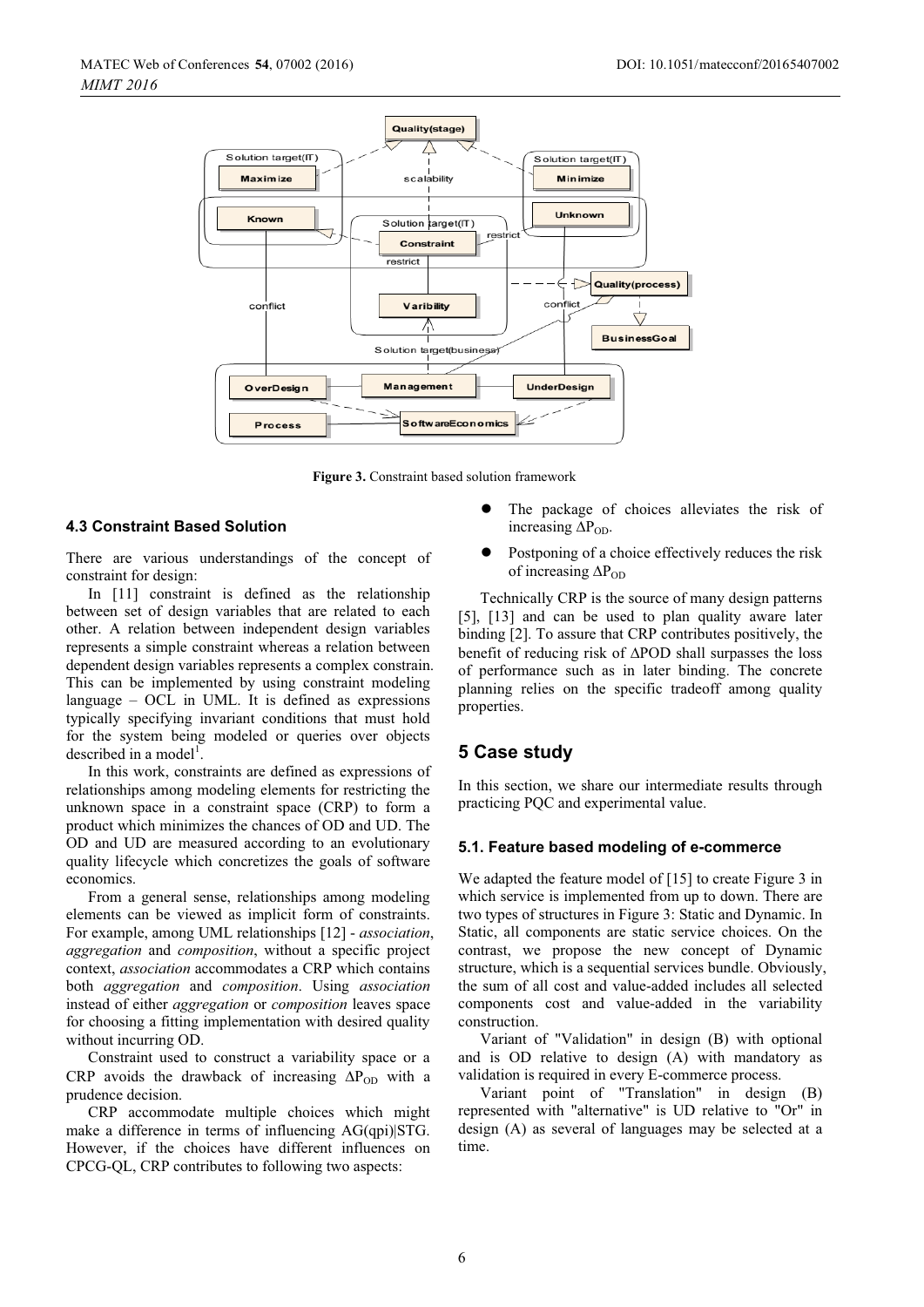

**Figure 4.** Ideal-design (A) vs. under-design and over-design (B) in a feature model

**Table IV.** Value added to the design vs. cost tradeoffs

| Component       | Cost | Value Added    |
|-----------------|------|----------------|
| Order           | 200  | 2              |
| Recommendation  | 100  | 1              |
| Validation      | 200  | $\overline{2}$ |
| Translation     | 300  | 3              |
| Currency        |      |                |
| Exchange        | 400  | 4              |
| Distribution    | 100  | 1              |
| Purchase Record | 200  | $\overline{c}$ |
| Privacy         |      |                |
| Information     | 200  | 2              |
| French          | 100  | 1              |
| Chinese         | 100  | 1              |
| Korean          | 100  | 1              |
| RMB             | 300  | 3              |
| SGD             | 200  | $\overline{2}$ |
| Area A          | 300  | 3              |
| Area B          | 300  | 3              |
| Area C          | 300  | 3              |
|                 |      |                |

Variant point of "Distribution" in design (B) represented with "Or" is OD relative to "Alternative" in design (A) as only one distribution broker will be selected at a time.

The above analysis is based on quality criterion of precision of design from the perspective of a design stage. From the real project perspective, precision decisions are expected. However it is not practical or feasible for many situations. The coping strategy is "design for change" i.e., there is a need to leave spaces to positively accommodate "unknown" to avoid easily fall into the category of either OD or UD. We can identify the case that seeking a precision decision is very expensive, "Optional" in design (A) is better than "Alternative" in design (B). This also is in line with the commonsense knowledge "unknown" is more precise than "wrong" or "improper".

To elaborate the difference between ideal design and actual design including OD and UD, an experiment is demonstrated by building a calculating model about getting the sum of all component values. We utilize the following tradeoff for quality metrics: Cost vs. Value Added. Cost refers to the general expense of design. Value added refers to the gains of price or value brought by a design implementation. An increase in cost produces more values added features to the design. This is provided for the design elements in Table IV.



**Figure 5.** Histograms of cost and value provided by exhaustive combinations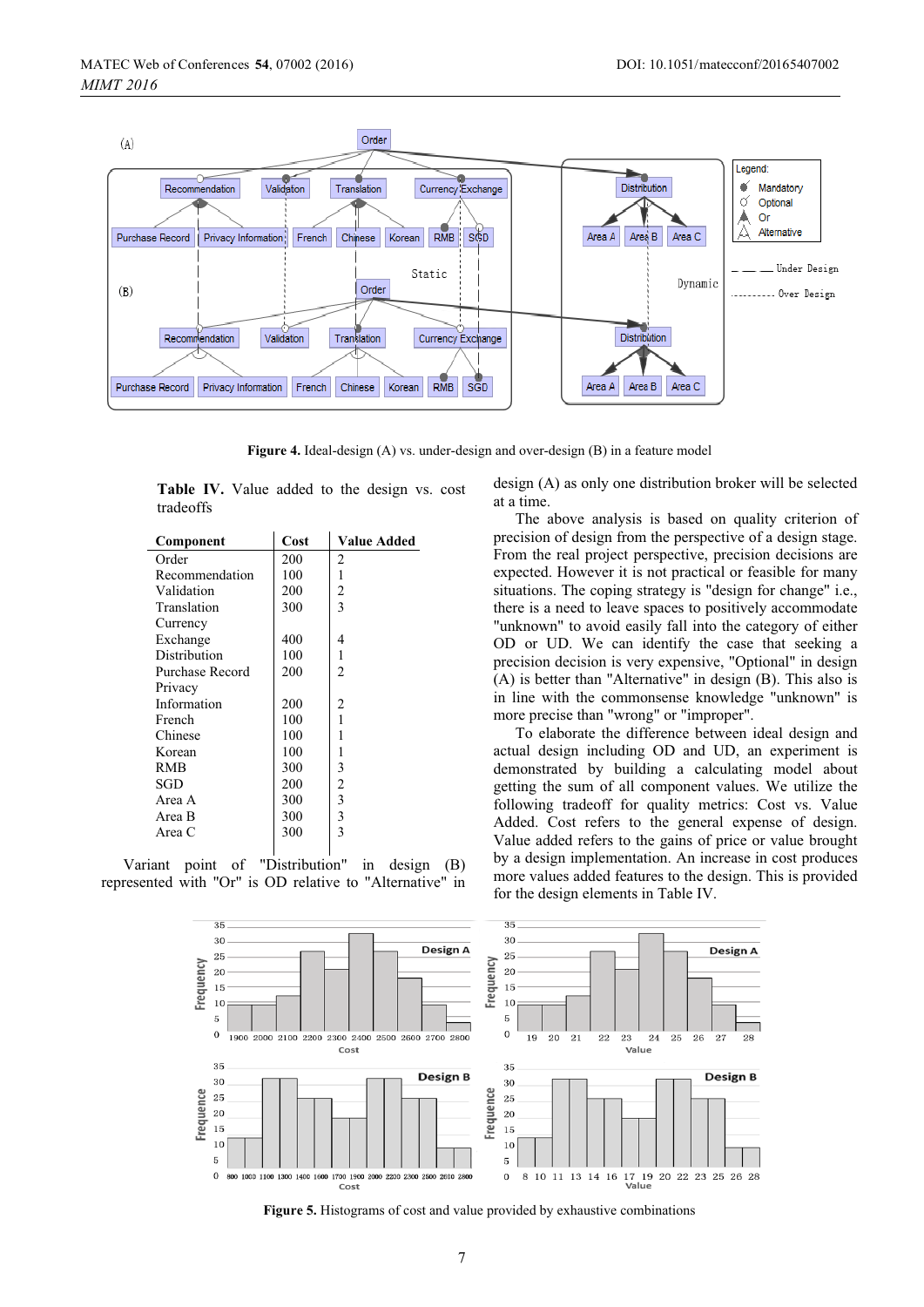As shown in Figure 4, we see there are many difference about the cost and value added between design (A) and design (B). We assume that design (A) is the ideal design, then we get design (B) in the case of UD and OD. Obviously, the design (B) has a greater volatility than the design (A). Besides, the interval of design (B) is bigger than design (A), which shows the actual design including UD and OD is less instable than the ideal design. In other words, UD and OD severely affects quality of the software system. Hence, UD and OD are nagative design models, we should do our best to make the reachment:  $\Delta P_D \rightarrow 0$ 

# **6 Related work**

Dao et al. [17] presented a problem solution framework for relating features to properties of non-functional requirement(NFR). It supports architecting specific systems with focused features binding to properties of NFR. Alebrahim and Heisel [18] proposed a UML profile to model NFR embedded problem description and bridges the transfer to solution description with the problem to solution mapping of feature modeling. Most of existing approaches are at the methodological level and based on post-active analysis which does not guide the proactive design activities in a system development process. However, our approach provides systemic guide for designing directly by leveraging a constraint driven design approach.

Eiffel language implemented contract based implementation [19]. Boogie language [20] allows specifying pre- and post- conditions to accommodate nondeterministic choices in program flows. However, both of them are restricted to code level and do not fully cover software design activities that span across processes.

In [15], Czarnecki et al. identified gaps in mapping Functional Model to Decision Model. The authors discussed the gap in binding time. This is partially because of the missing of an explicit cognition link between the implementation of binding strategies and quality properties. In addition, the authors ignored the avoidance of the practical situation of over-design vs. under-design at functional level, which are main sources of quality issues from a constructive perspective. Our approach can be applied to fill such gaps as it models the quality assurance based on the quality properties derived from functional level analysis. In particular, QPC supports the bridging of this gap with quality property identification and quality model construction steps.

Demuth et al. [21] proposed constraint based approach to accommodate the choice facing model transformation in a side-effect free manner. Our approach leverages the constraint based modeling from aiding a design to driving the main process of a design.

# **7 Conclusion and future work**

Enlightened by quality mapping and modeling stated in [17], [18], this paper presents a strategy for assuring quality in the software development process, called "Problem-Quality-Constraint" (PQC), where business value constrains are defined. We aim to fill the gap between the schedule and final ideal system using well defined quality goals throughout the software lifecycle. The proposed approach will be usable in incremental iterations process model, such as RUP. Thus, PQC runs in iterations taking into account stakeholder's participation in assessing quality attribute. Stakeholder participation is important to reach agreement both at given stage and evolving stages which are more difficult to quantify.

The key contribution of this paper can be summarized as follows.

- $\bullet$  We introduced software economics driven approach that adopt a holistic view to integrate achievements on quality considering criteria on quality tradeoff, quality modeling, quality evaluation and tradeoff, during a quality lifecycle.
- $\bullet$  Instead of mapping quality properties to functions at higher level in a retrospective and top-down manner, we propose to start from model the basic form of design quality analysis at the level of over-design vs. under-design.

Over-design (OD) should be avoided by postponing some decisions to later stages as "unknown" which is more precise than "wrong" or "improper".

The introduction of software economics perspective helps relating quality properties that are considered as unrelated and categorized as process quality and product quality. This fits for both proceeding towards quality modeling and retrospective modification of a software product. From the basic form of quality analysis in the form of UD and OD, we can obtain the clue to make quality aware design decisions.

We have identified that OD deserves more attention. OD is a result of rigidly fulfilling precision design ideology by making design decisions which introduces potentially more loss of quality than gains in a quality lifecycle. From the perspective of process quality assurance, we have identified that constraint based modeling [22], [23] manage to accommodate abstract or temporarily not distinguishable information of design decisions. It can postpone the decision to a later stage while balancing the loss of performance. This will contribute directly inevitable choices which are invulnerable to either over-design or sub-design of functions which initiates the deficiency of software quality. Thereafter we propose that a corresponding solution lies in employing constraint as a major form of design activity which is called constraint driven design [24].

In the future, we would like to see PQC contributes directly to the design, composition, runtime, maintenance and evaluation of corresponding systems integrating both functional and non-functional aspects of a system under the constraints of expected business value.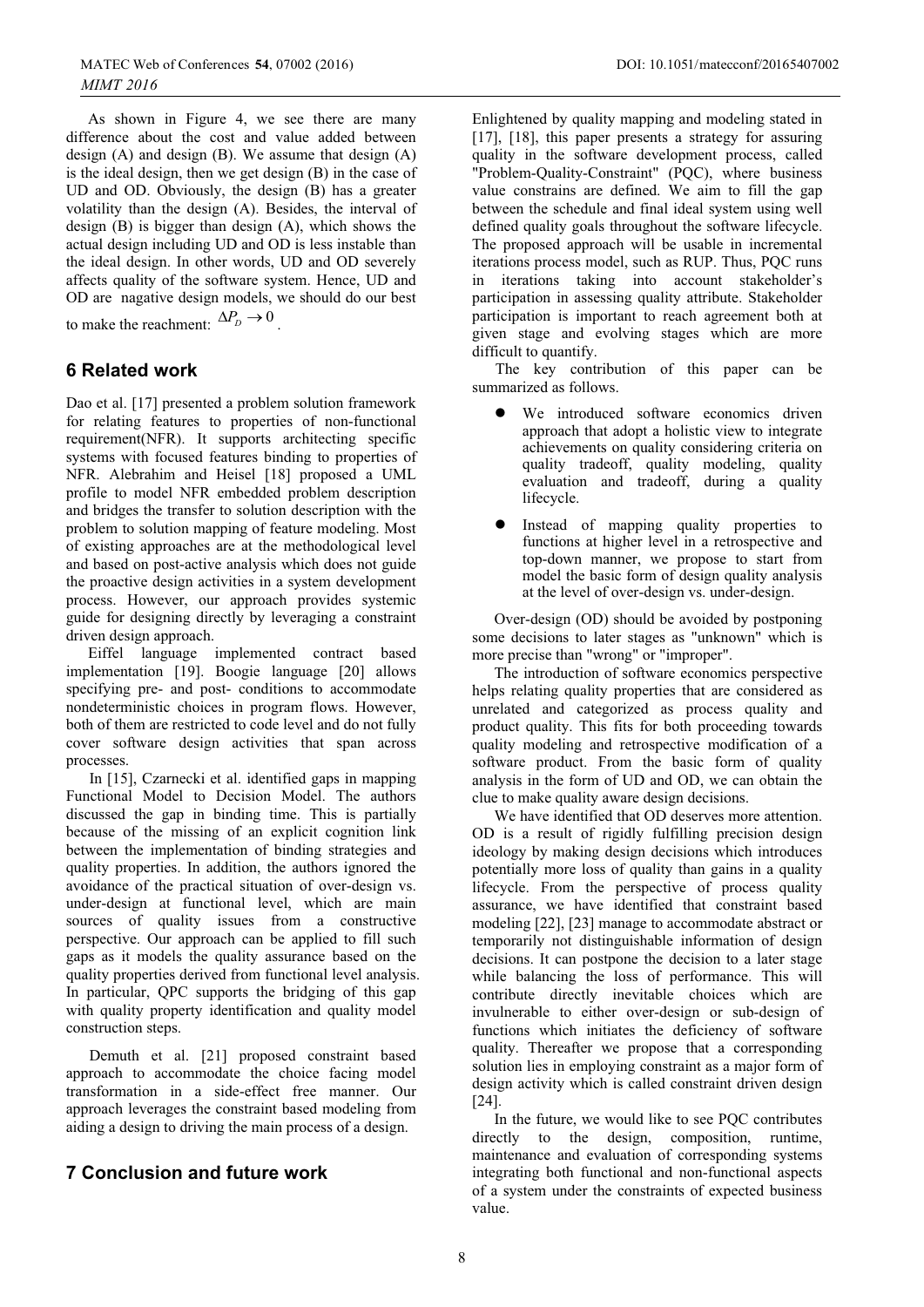Since PQC is based on modeling related to change of quality directly, it can be used to supplement the implementation of higher level decisions as presented in [17], [18]. PQC will also fit the emerging trend of system design, such as MASHUP [25] in which systems are built on top of existing services with independent functions and corresponding QoS documented in their e-Contracts, and service broker patterns (SVB) [5] which embodies the maximization of business value of a system design.

This paper has considered quality assurance that spans over the entire life cycle of a project focusing on software economics and variability techniques. At the next stage, we will explore the open question of evaluating the level of OD and UD through measurement related to design.

# **Acknowledgment**

This paper was supported in part by CNSF grant 61363007 and by HNU Research program grant KYQD1242 and HDSF201310.

# **References**

- 1. B. W. Boehm and K. J. Sullivan, "Software economics: a roadmap," in Proceedings of the Conference on The Future of Software Engineering, pp. 319–343, 2000.
- 2. C. Pautasso and G. Alonso, "Flexible binding for reusable composition of web services," in Proceedings of the 4th international conference on Software Composition, pp. 151–166, 2005.
- 3. Y. Duan, "A Survey on Service Contract," in Proceedings of the 2012 13th ACIS International Conference on Software Engineering, Artificial Intelligence, Networking and Parallel/Distributed Computing, pp. 805–810, 2012.
- 4. A. Kattepur, A. Benveniste, and C. Jard, "Negotiation Strategies for Probabilistic Contracts in Web Services Orchestrations," in Proceedings of ICWS2012, pp. 106–113.
- 5. Y. Duan, A. Kattepur, H. Zhou, Y. Chang, M. Huang, and W. Du, " Service Value Broker Patterns: An Empirical Collection," in SNPD2013, 675-682.
- 6. M. L. Drago, C. Ghezzi, and R. Mirandola, "A quality driven extension to the QVT-relations transformation language," Computer Science, vol. 27, no. 2, 2012.
- 7. K. Lee, K. C. Kang, and J. Lee, "Concepts and Guidelines of Feature Modeling for Product Line Software Engineering," Springer Berlin Heidelberg, pp. 62-77, 2002.
- 8. Y. Duan and R. Lee, "Knowledge Management for Model Driven Data Cleaning of Very Large Database," Ed. Springer-Verlag, pp. 143–158, 2012.
- 9. M. Feldstein, "Domestic saving and international capital movements in the long run and the short run," European Economic Review, pp. 129-151, 1983.
- 10. L. Chung, J. Cesar, and S. P. Leite, "Nonfunctional requirements in software engineering," Springer Berlin Heidelberg, pp. 363-379, 2009.
- 11. A. Nassaj and J. Lienig, "A New Methodology for Constraint-Driven Layout Design of Analog Circuits," pp. 996–999, December 2009.
- 12. O. M. Group, "OMG Unified Modelling Language (OMG UML), Infrastrucgture,".
- 13. E. Gamma, R. Helm, R. E. Johnson, and J. M. Vlissides, "Design Patterns: Abstraction and Reuse of Object-Oriented Design," in Proceedings of the 7th European Conference on Object-Oriented Programming, pp. 406–431, 1993.
- 14. D. Garlan "Software architecture: a raodmap," in Proceedings of the Conference on the Fureture of Software Engineering, pp. 91-101, 2000.
- 15. K. Czarnecki, P. Grünbacher, R. Rabiser, and K. Schmid, "Cool Features and Tough Decisions : A Comparison of Variability Modeling Approaches," in Proceedings of the sixth international workshop on variability modeling of software-intensive systems, pp. 173-182, 2012.
- 16. P. Y. Schobbens, P. Heymans, and J. C. Trigaux, "Feature Diagrams: A Survey and a Formal Semantics," in Proceedings of the 14th IEEE International Requirements Engineering Conference, pp. 136–145, 2006.
- 17. T. M. Dao, H. Lee, and K. C. Kang, "Problem Frames-Based Approach to Achieving Quality Attributes in Software Product Line Engineering," Proceedings of the 2011 15th International Software Product Line Conference, pp. 175–180, 2011.
- 18. A. Alebrahim and M. Heisel, "Supporting qualitydriven design decisions by modeling variability," Proceedings of the 8th international ACM SIGSOFT conference on Quality of Software Architectures, pp. 43–48, 2012.
- 19. M.B. Eiffel,"A language and environment for software engineering," Journal of Systems and Software, pp. 199-246, 1988.
- 20. M. Barnett, B. E. Chang, R. Deline, B. Jacobs, and K. R. Leino, "Boogie: A modular reusable verifier for object-oriented programs," in Formal Methods for Components and Objects: 4th International Symposium, FMCO2005, LNCS, pp. 364–387, 2006.
- 21. A. Demuth, R. E. Lopez-herrejon, and A. Egyed, "Constraint-driven Modeling through Transformation," Springer Berlin Heidelberg, pp. 248-263,2012.
- 22. A. Demuth, R. E. Lopez-Herrejon, and A. Egyed, "Constraint-Driven modeling through transformation," in Proceedings of the 5th TPMP, pp. 248–263, 2012.
- 23. A. Egyed and D. S. Wile, "Support for Managing Design-Time Decisions," IEEE Trans Softw Eng, vol. 32, no. 5, pp. 299–314, May 2006.
- 24. K. Lano, "Constraint-driven development," Inf Softw Technol, vol. 50, no. 5, pp. 406–423, April 2008.